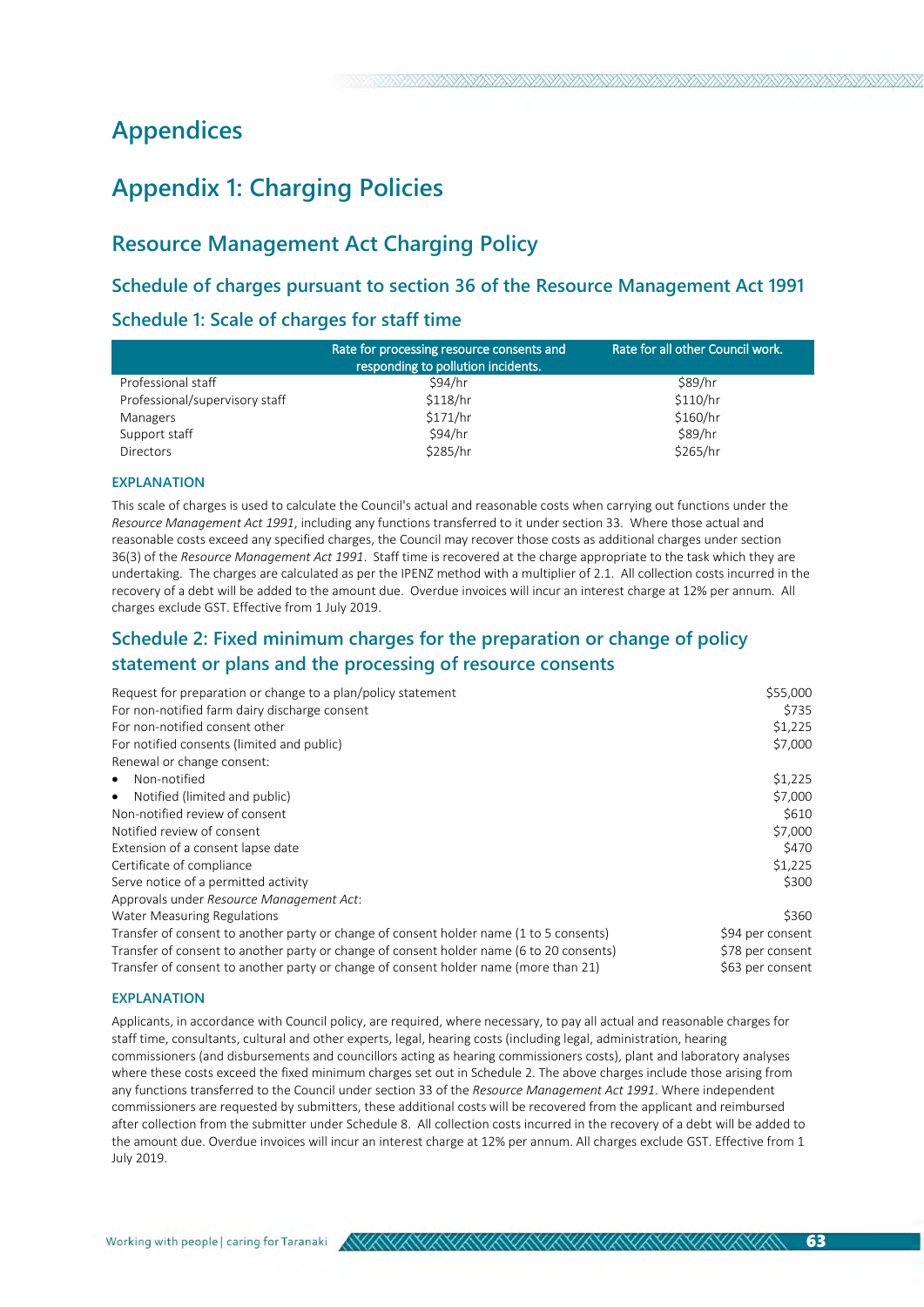# **Schedule 3: Scale of charges for the use of plant**

Multi-parameter field meter \$100.00 per day Mangati environmental sensors 
(\$5,000 per year In stream temperature monitor \$300.00 per year Portable (12v) groundwater pump \$120.00 per day Suspended particulate sampler \$30.00 per hour Vandorn sampler  $\sim$  \$50.00 per day Black disc 600 per deployment Bladder nump \$110.00 per day Calibration test equipment \$100.00 per hour Disposable bailer \$20.00 per sample Peristaltic pump  $$60.00$  per day<br>Groundwater level logger  $$180.00$  per year Groundwater level logger Rain gauge calibration \$300.00 per deployment Automatic water quality samplers \$50.00 per day Hydrological gauging equipment (wading) \$75.00 per gauging Hydrological gauging equipment (M9) \$140.00 per gauging Data logger  $$160.00$  per year GPRS telemetry \$30 per month Radio telemetry \$10 per month<br>Repair Parts (battery/fuse/cable) \$50 per deployment Repair Parts (battery/fuse/cable) Bertrand Rd hydrology equipment \$750.00 per year Lake Rotorangi telemetry \$1,752.00 per year Mangati hydrology equipment  $\frac{$2,540.00 \text{ per year}}{32,540.00 \text{ per year}}$ Mangaehu hydrology equipment \$620.00 per year<br>Mangawhero-iti hydrology equipment \$1,510.00 per year Mangawhero-iti hydrology equipment \$1,510.00 per year Patea Skinner Rd hydrology equipment \$475.00 per year<br>Patea McColl's bridge hydrology equipment \$841.30 per year Patea McColl's bridge hydrology equipment \$841.30 per year<br>Standard telemetry site equipment \$2,500.00 per year Standard telemetry site equipment Tawhiti River telemetry \$3,500.00 per year Telemetry fee  $$360.00$  per year Waingongoro hydrology equipment \$665.00 per year Waitaha telemetry/equipment \$1,510.00 per year Multigas monitor  $$100.00$  per deployment Passive absorption disks \$170.00 per sample Portable wind logger \$350.00 per month BTEX absorption disk \$530.00 per sample Deposition gauge between the state of \$50.00 per month Drager air sampler \$40.00 per sample<br>
DusTrak desktop monitor (PM10) \$100.00 per day DusTrak desktop monitor (PM10) DusTrak handheld \$30.00 per deployment Gastec air sampler \$50.00 per sample Stack air sampling kits \$250.00 per day Macroinvertebrate sample processing \$334.00 per sample Oxipond algal analysis \$50.00 per sample Periphyton aspirator  $$100.00$  per day Soil biomonitoring  $$7,658.00$  per year Ballance riparian administration \$3,000.00 per year Riverlands riparian administration \$1,400.00 per year Digital video survey by the state of the S100.00 per day Sound system \$120.00 per day Traffic management (TMS) \$87.00 per hour Video survey equipment \$50.00 per day Motorboat - Delia S<br>\$2,000.00 per day Quad bike \$350.00 per day Single axle trailer  $$70.00$  per day Tandem trailer \$95.00 per day Spill response trailer \$250.00 per day Tervx ATV  $\sim$  5500.00 per day Electric fishing equipment<br>
Electrical submersible pump<br>
\$50.00 per day Electrical submersible pump Fyke net  $$50.00$  per deployment<br>G-minnow trap 6510.00 per deployment \$10.00 per deployment Spray unit<br>Portable dissolved oxygen sensor<br>\$350 per month Portable dissolved oxygen sensor \$350 per month Bladder pump-bladder Groundwater sample tubing – bladder \$3.10 per metre

Groundwater sample tubing – peristaltic  $$1.10$  per metre Groundwater sample tubing – drop tube \$1.95 per metre<br>RTK GPS survey equipment \$300 per day RTK GPS survey equipment<br>Survey equipment – digital dumpy level \$100 per day Survey equipment – digital dumpy level

#### **EXPLANATION**

This scale of charges is used to calculate the Council's actual and reasonable costs when carrying out functions under the *Resource Management Act 1991*. Where those actual and reasonable costs exceed any specified amounts, the Council may recover those costs as additional charges under section 36(3) of the *Resource Management Act 1991*. The use of materials stored in the spill response trailer and/or used in spill response will be recovered from the spiller on an actual and reasonable basis. All collection costs incurred in the recovery of a debt will be added to the amount due. Overdue invoices will incur an interest charge at 12% per annum. All charges exclude GST. Effective from 1 July 2019.

# **Schedule 4: Fixed minimum charges for laboratory analyses**

The Council has engaged a contract laboratory, RJ Hill Laboratories Ltd, to undertake the Council's regular sample analysis. Pricing of analysis is set out in the Council's contract with the supplier, these negotiated prices are subject to commercial sensitivity and therefore are not published in detail in this schedule. The Council's approach to calculating laboratory analysis charges is to use the original contract pricing with the application of a handling cost (of \$3.64) per analysis method which provides for the time required to coordinate and maintain this service. Total costs of analysis including the adjustment will be made available on request. An explanation of the methods used for laboratory analyses is available on request.

#### **EXPLANATION**

<u>VENIMYMYNYNYMYNYMYMYMYMYMYMYMYMYMYMYMY</u>

This schedule sets out the Council's approach to recovering actual and reasonable costs of laboratory analysis when carrying out functions under the *Resource Management Act 1991*. Where those actual and reasonable costs exceed the fixed charges in this schedule, the Council may recover those costs as additional charges under section 36(3) of the *Resource Management Act 1991*. An explanation of the methods used for laboratory analyses is available on request. All collection costs incurred in the recovery of a debt will be added to the amount due. Overdue invoices will incur an interest charge at 12% per annum. Charges exclude GST. Effective from 1 July 2019.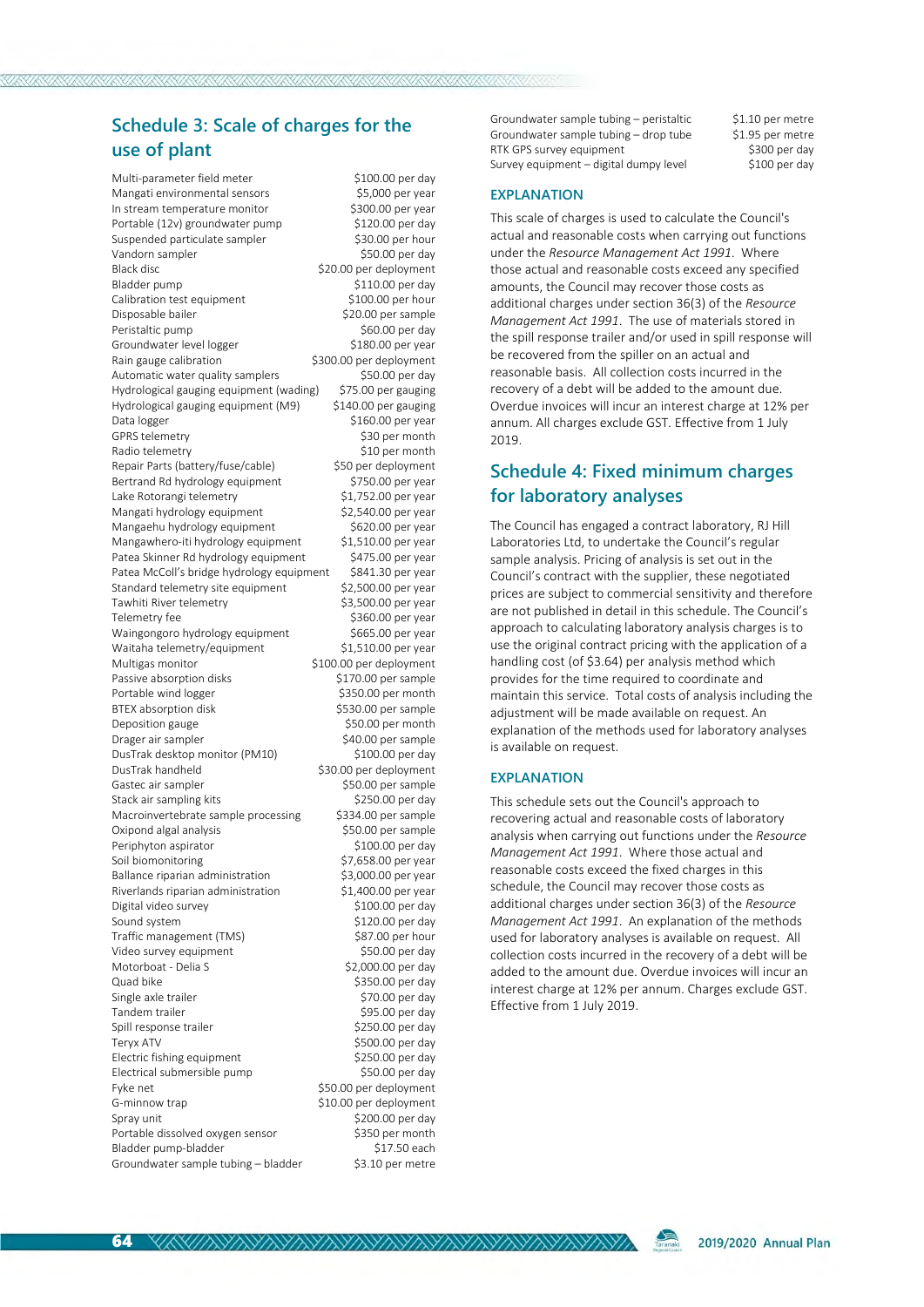# **Schedule 5: Fixed initial annual monitoring deposit charges for activities with tailored compliance monitoring programmes 2018/2019**

#### **CATCHMENTS - HEREKAWE STREAM**

| Beach Energy Resources NZ (Kupe) Limited | \$2,604.09 |
|------------------------------------------|------------|
| Methanex Motunui Limited                 | \$4.684.44 |
| New Plymouth District Council            | \$2.494.09 |
| New Zealand Oil Services Ltd             | \$2.494.09 |
| OMV Taranaki Limited                     | \$4.825.78 |
|                                          |            |

#### **CATCHMENTS - HONGIHONGI STREAM**

| Bulk Storage Terminals Limited - NEW PLYMOUTH | \$3.648.81 |
|-----------------------------------------------|------------|
| Fonterra Limited                              | \$1,710.02 |
| Liquigas Limited - Head Office                | \$1.971.70 |
| Molten Metals Limited                         | \$2.993.71 |
| New Plymouth District Council                 | \$1,710.02 |
| OMV Taranaki Limited                          | \$2,265.04 |
| Port Taranaki Limited                         | \$1.486.36 |
| Z Energy Limited                              | \$2,008.37 |

#### **CATCHMENTS - LOWER WAIWHAKAIHO AIRSHED**

| \$8.052.17 |
|------------|
| \$8,794.67 |
| \$2,001.17 |
| \$4,048.67 |
| \$5,942.17 |
|            |

#### **CATCHMENTS - LOWER WAIWHAKAIHO RIVER**

| AML Limited (Trading as Allied Concrete) | \$2,846.86  |
|------------------------------------------|-------------|
| Downer EDI Works Limited                 | \$2.860.35  |
| <b>Fnvirowaste Services Limited</b>      | \$3.116.78  |
| Firth Industries Limited                 | \$3.440.65  |
| Fitzroy Engineering Group Limited        | \$5.117.80  |
| Freight & Bulk Transport Limited         | \$2.649.12  |
| KiwiRail Holdings Limited                | \$3.155.95  |
| Nankervis Family Trust                   | \$2.697.86  |
| New Plymouth District Council            | \$11.568.53 |
| New Zealand Railways Corporation         | \$2.991.59  |
| Ravensdown Limited                       | \$13,055.78 |
| Taranaki Sawmills Limited                | \$7,256.24  |
| Technix Group Limited                    | \$6,458.31  |
| Waste Management NZ Limited              | \$3.388.52  |
|                                          |             |

#### **CATCHMENTS - MANGATI STREAM**

| <b>Barton Holdings Limited</b>                  | \$6,516.21  |
|-------------------------------------------------|-------------|
| First Gas Limited                               | \$4,957.74  |
| Greymouth Petroleum Acquisition Company Limited | \$6,150.50  |
| J Swap Contractors Limited                      | \$7,262.09  |
| McKechnie Aluminium Solutions Limited           | \$9.394.45  |
| New Plymouth District Council                   | \$6.538.42  |
| Nexans New Zealand Limited                      | \$7,512.01  |
| OMV New Zealand Limited                         | \$6.066.00  |
| Schlumberger New Zealand Limited                | \$9.681.26  |
| Tasman Oil Tools Limited                        | \$6,487.39  |
| Tegel Foods Limited - Feedmill                  | \$9,815.71  |
| Tegel Foods Limited - Poultry Processing Plant  | \$21.504.85 |
| TIL Freighting Limited                          | \$8.258.56  |
|                                                 |             |

#### **CATCHMENTS - TAWHITI STREAM**

| Graeme Lowe Protein Limited  | \$10.162.52 |
|------------------------------|-------------|
| Silver Fern Farms Limited    | \$18.444.36 |
| Taranaki Fish & Game Council | \$1.701.22  |

#### **CATCHMENTS - WAITAHA STREAM**

| AICA (NZ) Limited                            | \$9.201.37 |
|----------------------------------------------|------------|
| C&O Concrete Products Limited - NEW PLYMOUTH | \$3,154.22 |
| Energyworks Limited                          | \$3.457.66 |
| Greymouth Facilities Limited                 | \$3,705.89 |
| Intergroup Limited                           | \$3.891.89 |
| Meredith Scrap Metals Limited                | \$6,262.33 |
| New Plymouth District Council                | \$5.460.69 |
| Symons Property Developments Limited         | \$4,808.56 |
| Taranaki Sawmills Limited                    | \$6,750.38 |
| <b>TBS Coatings Limited</b>                  | \$4.128.00 |
| Weatherford New Zealand Limited              | \$6.568.22 |
| Woodwards 2008 Limited                       | \$1,158.00 |
| <b>Zelam Limited</b>                         | \$1.368.83 |
|                                              |            |

#### **DAIRY PROCESSING**

| Fonterra Limited          | \$196.924.59 |
|---------------------------|--------------|
| Taranaki Regional Council | \$1.044.00   |

#### **HYDRO-ELECTRIC ENERGY**

#### **INDUSTRIAL**

| Ballance Agri-Nutrients Limited - PUNGAREHU        | \$685.25    |
|----------------------------------------------------|-------------|
| Dow AgroSciences (NZ) Limited                      | \$20.081.40 |
| Downer N7 Limited                                  | \$1,845.50  |
| Energy Services International Limited              | \$660.00    |
| Fonterra Limited                                   | \$620.25    |
| McKechnie Aluminium Solutions Limited              | \$18,696.00 |
| Methanex Motunui Limited                           | \$1,228.00  |
| New Zealand Oil Services Ltd                       | \$1,228.00  |
| Port Taranaki Limited                              | \$23,278.01 |
| Powerco Limited - ELECTRICITY OPERATIONS           | \$603.75    |
| Sandford Bros Limited                              | \$863.50    |
| Solexin Industries Limited                         | \$574.75    |
| Taranaki Bulk Storage Limited                      | \$974.00    |
| Taranaki Stock Car Club Inc.                       | \$574.75    |
| Technix Bitumen Technologies Limited               | \$650.50    |
| Technix Taranaki Terminal Limited                  | \$1.723.00  |
| Transpower New Zealand Limited                     | \$1,273.50  |
| Tranzit Coachlines Taranaki Limited - NEW PLYMOUTH | \$398.75    |

#### **IRRIGATION**

| Allan Lewis & Leonie Ann Campbell                    | \$2,190.67 |
|------------------------------------------------------|------------|
| Anthony Ingman & Kerstin Johanna Williams            | \$389.00   |
| AR Geary Trust                                       | \$1,410.67 |
| BR & RG Harvey Family Trust                          | \$719.00   |
| Coastal Country Farms Limited                        | \$1,105.67 |
| Cornwall Park Farms Limited                          | \$664.00   |
| Craig Timothy McDonald                               | \$3,010.67 |
| Croftwest Trust                                      | \$2,800.67 |
| David Pease Family Trust                             | \$2,190.67 |
| Duncan Robert Emerson Wilson                         | \$2,234.00 |
| Estate Ian Mantey Family Trust & Sally Mantey Family |            |
| Trust                                                | \$389.00   |
| EJ Goodin & Sons Limited                             | \$1,410.67 |
| Fonic Farms Limited                                  | \$1,410.67 |
| Gibbs G Trust                                        | \$1,500.67 |
| Graham Allen & Ruby Joyce Dorn                       | \$1,465.67 |
| Greg McCallum                                        | \$389.00   |
| Hawera Golf Club Inc                                 | \$414.50   |
| Inglewood Golf Club Inc                              | \$634.50   |
| James Robert & Donna Maree Baker                     | \$1,819.00 |
| Jimian Limited                                       | \$389.00   |
| John & Elaine Glenda Sanderson                       | \$2,991.34 |
| JW & MT Hamblyn Family Trusts                        | \$1,410.67 |
| Kaihihi Trust                                        | \$1,800.67 |
| Kaitake Golf Club Inc                                | \$969.50   |
| Kereone Farms Limited                                | \$3,464.67 |
| Kohi Investments Limited                             | \$1,495.67 |

65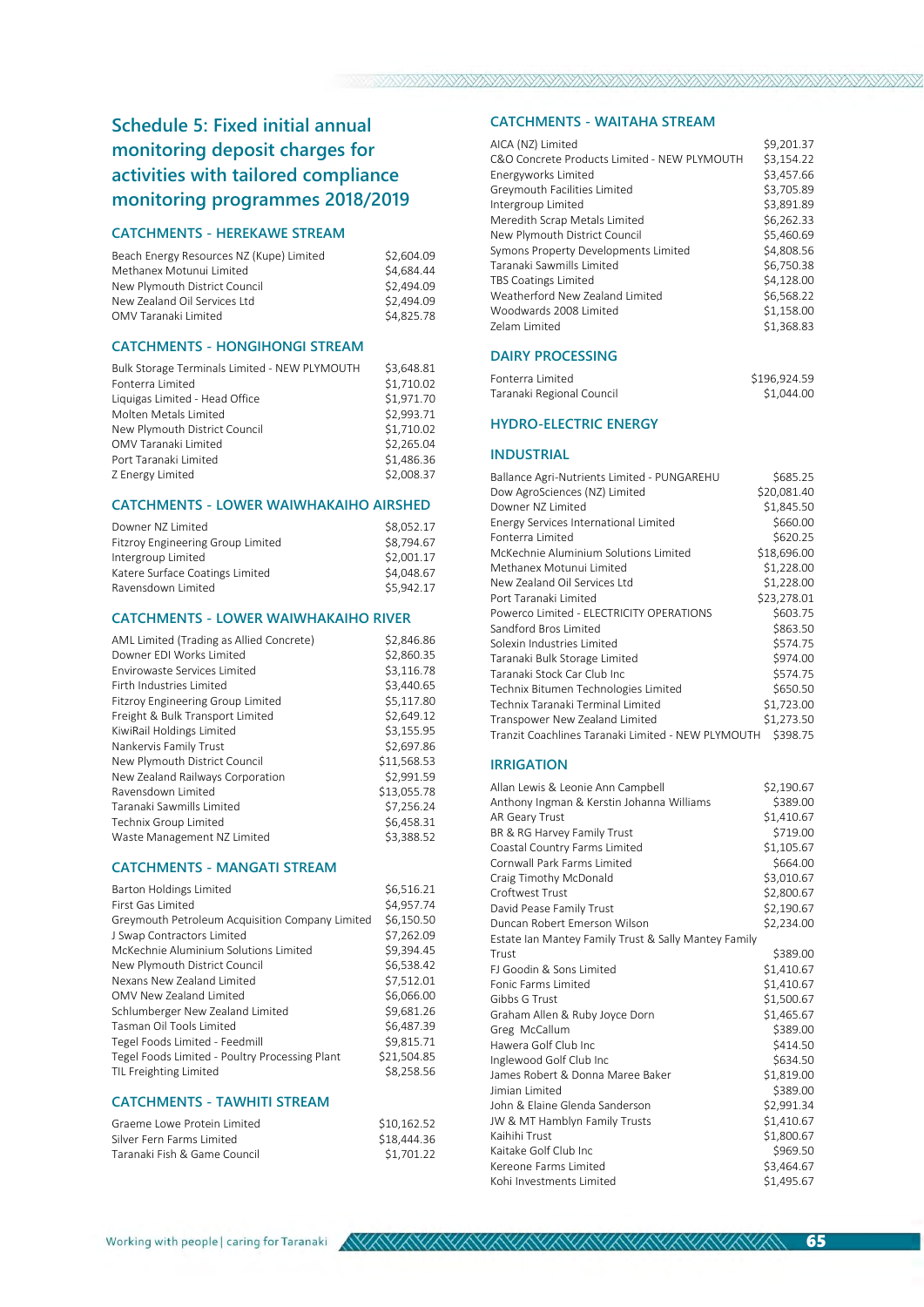| Larsen Trusts Partnership<br>Leatherleaf Limited<br>Luttrell Trust Partnership<br>Manaia Golf Club<br>Manukorihi Golf Club Inc<br>Mara Trust<br>New Plymouth Golf Club Inc<br>Nigel Wayne & Denise Mary King<br>Nilock & Camole Trusts<br>NRGE Farms Limited/Oceanview Trust<br>Ohawe Farm Limited<br>Pihama Farms Limited<br>Pinehill Land Company Limited<br>Pukeone Partnership<br>Riverside Farms Taranaki I td<br>RM & MC Julian Family Trust | \$389.00<br>\$1,045.67<br>\$3,790.67<br>\$634.50<br>\$969.50<br>\$1,495.67<br>\$859.50<br>\$1,105.67<br>\$1,800.67<br>\$389.00<br>\$829.00<br>\$1,615.67<br>\$389.00<br>\$5,281.34<br>\$1,105.67<br>\$2,580.67 |
|----------------------------------------------------------------------------------------------------------------------------------------------------------------------------------------------------------------------------------------------------------------------------------------------------------------------------------------------------------------------------------------------------------------------------------------------------|----------------------------------------------------------------------------------------------------------------------------------------------------------------------------------------------------------------|
| <b>Spenceview Farms</b>                                                                                                                                                                                                                                                                                                                                                                                                                            | \$3,790.67                                                                                                                                                                                                     |
| Stratford Golf Club Inc                                                                                                                                                                                                                                                                                                                                                                                                                            | \$194.50                                                                                                                                                                                                       |
| Taranaki Community Rugby Trust                                                                                                                                                                                                                                                                                                                                                                                                                     | \$389.00                                                                                                                                                                                                       |
| Te Ngutu Golf Club Incorporated                                                                                                                                                                                                                                                                                                                                                                                                                    | \$799.50                                                                                                                                                                                                       |
| Waikaikai Farms Limited<br>Waitara Golf Club Inc                                                                                                                                                                                                                                                                                                                                                                                                   | \$1,110.67                                                                                                                                                                                                     |
|                                                                                                                                                                                                                                                                                                                                                                                                                                                    | \$909.50                                                                                                                                                                                                       |
| Waiwira Holdings Ltd                                                                                                                                                                                                                                                                                                                                                                                                                               | \$3,175.67                                                                                                                                                                                                     |
| Walker & McLean Partnership                                                                                                                                                                                                                                                                                                                                                                                                                        | \$1,500.67                                                                                                                                                                                                     |
| Wayne Douglas & Sandra Christine Morrison                                                                                                                                                                                                                                                                                                                                                                                                          | \$4,244.67                                                                                                                                                                                                     |
| Westown Golf Club Incorporated                                                                                                                                                                                                                                                                                                                                                                                                                     | \$799.50                                                                                                                                                                                                       |
| Woollaston Family Trust Partnership                                                                                                                                                                                                                                                                                                                                                                                                                | \$1,495.67                                                                                                                                                                                                     |

### **LANDFILLS / CLEANFILLS**

| A & A George Family Trust         | \$1,379.22   |
|-----------------------------------|--------------|
| AA Contracting Limited            | \$1,674.44   |
| Allan Edward Riddick              | \$1,497.22   |
| Barry John & Lynette Betty Bishop | \$1,674.44   |
| Candyman Trust                    | \$2,398.00   |
| Central Greenwaste & Firewood     | \$1,328.00   |
| Denis Wheeler Earthmoving Limited | \$1,379.22   |
| Downer EDI Works Limited          | \$1,497.22   |
| Downer NZ Limited                 | \$2,939.44   |
| Gas & Plumbing Ltd                | \$1,442.22   |
| Graham Harris Limited             | \$1,497.22   |
| Groundworkx Taranaki Limited      | \$1,493.00   |
| JW & CT Bailey Ltd                | \$1,187.44   |
| Malandra Downs Limited            | \$1,791.50   |
| New Plymouth District Council     | \$71,724.70  |
| Rocky Bay Holdings Limited        | \$1,379.22   |
| South Taranaki District Council   | \$33,072.47  |
| <b>Stratford District Council</b> | \$6,671.00   |
| Taranaki Trucking Company Limited | \$1,336.44   |
| TPJ Partnership                   | \$2,471.22   |
| Value Timber Supplies Limited     | \$3,259.50   |
| Waverley Sawmills Limited         | \$6,486.72   |
| Westown Haulage Limited           | \$3,113.75   |
| <b>MARINE DISCHARGES</b>          |              |
| Anzco Foods Waitara Limited       | \$4,363.00   |
| Fonterra Limited                  | \$1,430.00   |
| New Plymouth District Council     | \$30,809.48  |
| South Taranaki District Council   | \$36,736.56  |
| <b>MEAT PROCESSING</b>            |              |
| Ample Group Limited               | \$21,526.78  |
| ANZCO Foods Limited               | \$3,461.55   |
| Riverlands Fltham Limited         | \$24,230.85  |
| Silver Fern Farms Limited         | \$18,762.00  |
| Taranaki By-Products Limited      | \$115,854.97 |
| <b>MINOR INDUSTRIES</b>           |              |
|                                   |              |

|  | AML Limited (Trading as Allied Concrete) |  |
|--|------------------------------------------|--|
|--|------------------------------------------|--|

| <b>Blastways Limited</b>                                          | \$622.47   |
|-------------------------------------------------------------------|------------|
| Colin David Boyd                                                  | \$3,928.80 |
| Edmonds Industrial Coatings Ltd                                   | \$134.35   |
| Egmont Canine Retreat and Cattery                                 | \$525.44   |
| Eltham Sandblasting Limited                                       | \$622.47   |
| Firth Industries - Division of Fletcher Concrete & Infrastructure |            |
| <b>Limited</b>                                                    | \$1,409.67 |
| Fletcher Concrete & Infrastructure Limited                        | \$1,409.67 |
| Fulton Hogan Limited - New Plymouth                               | \$140.44   |
| Hawera Rewinds                                                    | \$525.44   |
| Independent Services                                              | \$134.35   |
| Inglewood Timber Processors                                       | \$525.44   |
| JD Hickman 1997 Family Trust                                      | \$2,496.50 |
| Lorry Land Limited                                                | \$525.44   |
| Mervyn Jack Hooper                                                | \$622.47   |
| Napier Sandblasting Co Limited                                    | \$622.47   |
| New Plymouth District Council                                     | \$6,666.47 |
| New Zealand Pet Food Primary Processors                           | \$525.44   |
| Nickel Blast & Paint 2013                                         | \$622.47   |
| Osflo Fertiliser Limited                                          | \$7,291.00 |
| Peter Jones                                                       | \$525.44   |
| Soda Blast                                                        | \$622.47   |
| Taranaki Galvanizers Limited                                      | \$5,594.50 |
| Transpower New Zealand Limited                                    | \$622.47   |
| W Abraham Limited                                                 | \$3,873.50 |
| Waverley Sawmills Limited                                         | \$360.44   |
|                                                                   |            |

#### **MISCELLANEOUS**

| New Plymouth District Council                    | \$10.158.34 |
|--------------------------------------------------|-------------|
| New Plymouth District Council & Methanex Motunui |             |
| Limited                                          | \$35.11     |
| New Plymouth Girls' High School                  | \$174.58    |
| New Zealand Railways Corporation                 | \$35.11     |
| Pungarehu Community Committee                    | \$174.58    |
| South Taranaki District Council                  | \$349.16    |
| <b>Stratford District Council</b>                | \$174.58    |
| Stratford High School                            | \$174.58    |
| Taranaki Regional Council                        | \$35.11     |

#### **NON-RENEWABLE ENERGY**

| Contact Energy Limited - WELLINGTON | \$35,835.96 |
|-------------------------------------|-------------|
|-------------------------------------|-------------|

#### **PETROCHEMICAL**

| Ballance Agri-Nutrients (Kapuni) Limited             | \$44,480.88 |
|------------------------------------------------------|-------------|
| Beach Energy Resources NZ (Kupe) Limited             | \$17,078.94 |
| Bridge Petroleum Limited                             | \$995.01    |
| <b>BTW Company Limited</b>                           | \$14,384.65 |
| Cheal Petroleum Limited                              | \$25,166.04 |
| Colin David Boyd                                     | \$23,881.30 |
| Contact Energy Limited                               | \$1,526.26  |
| Greymouth Petroleum Acquisition Company Limited      | \$21.447.81 |
| Greymouth Petroleum Central Limited                  | \$3,017.74  |
| Greymouth Petroleum Limited                          | \$14,910.20 |
| Greymouth Petroleum Turangi Limited                  | \$12,676.74 |
| GSN7 SPV1 Limited                                    | \$4,988.78  |
| M & O Pacific Limited trading as Wood Group Training | \$907.50    |
| Methanex Motunui Limited                             | \$26,685.64 |
| Nova Energy Limited                                  | \$73.33     |
| N7FC Tariki Limited                                  | \$983.88    |
| NZEC Waihapa Limited                                 | \$11.401.64 |
| NZEC Waihapa Limited and NZEC Tariki Limited         | \$223.98    |
| OMV N7 Production Limited                            | \$12,394.50 |
| OMV Taranaki Limited                                 | \$4,642.50  |
| Petrochem Limited                                    | \$4,227.74  |
| Remediation (NZ) Limited                             | \$68,181.12 |
| Shell Todd Oil Services Limited - New Plymouth Head  |             |
| Office                                               | \$10,391.00 |
| Surrey Road Landfarms Limited                        | \$16,260.60 |
| TAG Oil (NZ) Limited                                 | \$11,001.06 |
| Taranaki Ventures Limited                            | \$5.808.20  |

 $$1,409.67$ 

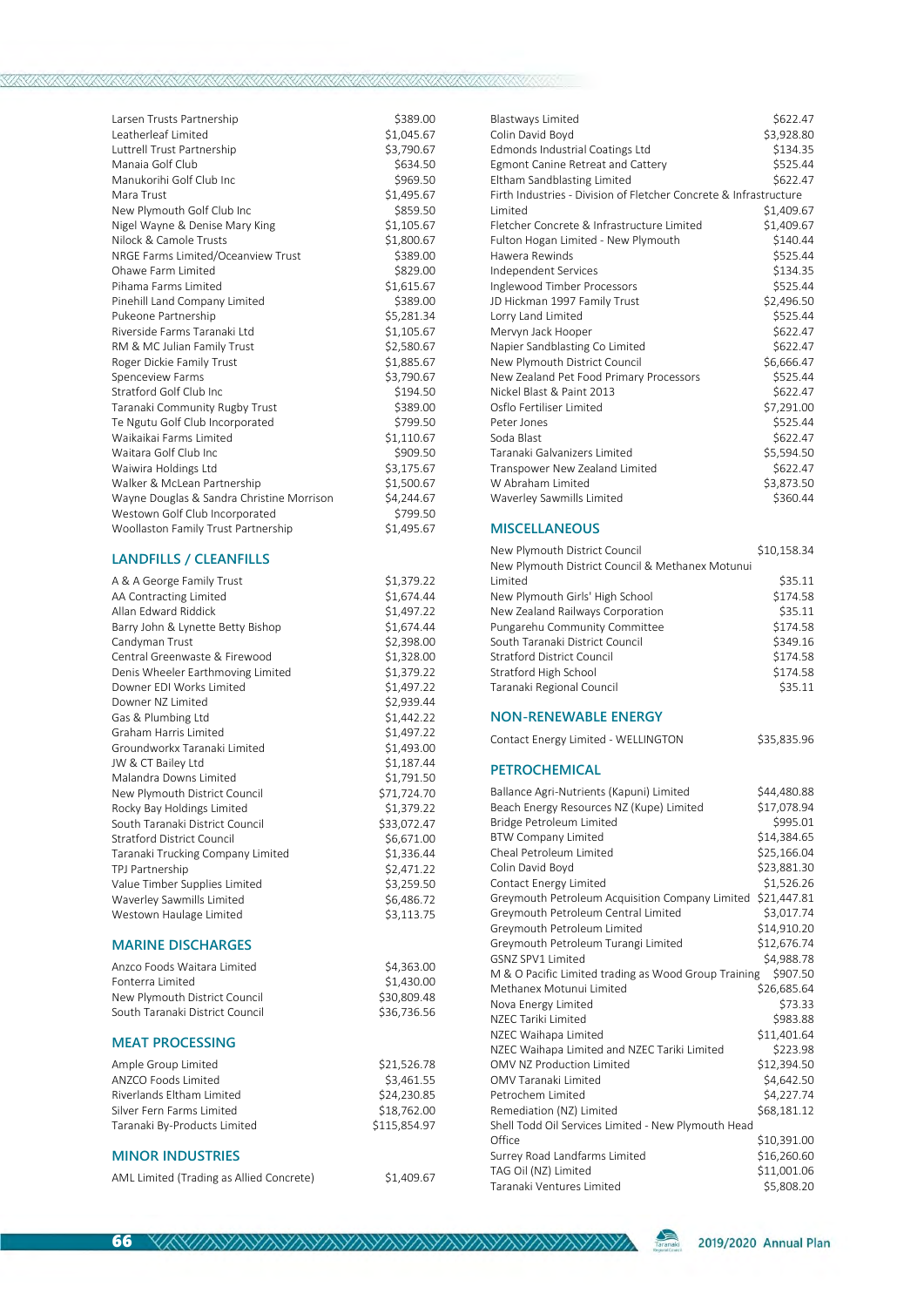| Todd Energy Limited<br><b>Todd Generation Taranaki Limited</b><br>Todd Petroleum Mining Company Limited<br><b>TWN Limited Partnership</b><br>Vector Gas Trading Limited<br>Waste Remediation Services Limited<br>Westside New Zealand Limited | \$35,640.23<br>\$7,322.19<br>\$19,283.11<br>\$13,141.24<br>\$15,567.53<br>\$40,139.75<br>\$23,069.89 |
|-----------------------------------------------------------------------------------------------------------------------------------------------------------------------------------------------------------------------------------------------|------------------------------------------------------------------------------------------------------|
| <b>PIGGERIES</b>                                                                                                                                                                                                                              |                                                                                                      |
| Aorere Farms Partnership<br>DH Lepper Trust<br><b>RKM Farms Limited</b>                                                                                                                                                                       | \$1,123.51<br>\$6,499.00<br>\$5,145.00                                                               |
| <b>QUARRIES</b>                                                                                                                                                                                                                               |                                                                                                      |
| AA Contracting Limited                                                                                                                                                                                                                        | \$924.50                                                                                             |
| Bunn Earthmoving Ltd                                                                                                                                                                                                                          | \$924.50                                                                                             |
| <b>Burgess Crowley Partnership</b>                                                                                                                                                                                                            | \$924.50                                                                                             |
| Civil Quarries Limited                                                                                                                                                                                                                        | \$7,815.50                                                                                           |
| Dennis Mark & Diane Lillian Bourke                                                                                                                                                                                                            | \$924.50                                                                                             |
| Ferndene Quarries Limited                                                                                                                                                                                                                     | \$924.50                                                                                             |
| Gavin & Linda Jones                                                                                                                                                                                                                           | \$924.50                                                                                             |
| <b>Gibson Family Trust</b>                                                                                                                                                                                                                    | \$924.50                                                                                             |
| Goodin AG Limited                                                                                                                                                                                                                             | \$924.50                                                                                             |
| Hey Trust                                                                                                                                                                                                                                     | \$924.50                                                                                             |
| Horizon Trust Management Limited                                                                                                                                                                                                              | \$2,773.50                                                                                           |
| Hurlstone Trust                                                                                                                                                                                                                               | \$1,667.00                                                                                           |
| Jones Quarry Limited                                                                                                                                                                                                                          | \$924.50                                                                                             |
| R A Wallis Limited                                                                                                                                                                                                                            | \$924.50                                                                                             |
| <b>Richard John Dreaver</b>                                                                                                                                                                                                                   | \$924.50                                                                                             |
| Surrey Road Quarry                                                                                                                                                                                                                            | \$924.50                                                                                             |
| Taranaki Trucking Company Limited                                                                                                                                                                                                             | \$924.50                                                                                             |
| <b>Taunt Contracting Limited</b>                                                                                                                                                                                                              | \$924.50                                                                                             |
| <b>Vickers Quarries Limited</b>                                                                                                                                                                                                               | \$924.50                                                                                             |
| Whitaker Civil Engineering Limited                                                                                                                                                                                                            | \$924.50                                                                                             |
| Windy Point Quarry Limited                                                                                                                                                                                                                    | \$924.50                                                                                             |
| Winstone Aggregates Limited                                                                                                                                                                                                                   | \$1,667.00                                                                                           |

#### **SEWERAGE DISCHARGES & TREATMENT**

| New Plymouth District Council          | \$17.410.00 |
|----------------------------------------|-------------|
| Pacific Natural Gut String Co. Limited | \$564.50    |
| South Taranaki District Council        | \$67.424.09 |
| <b>Stratford District Council</b>      | \$15,298.00 |
| Wai-iti Motor Camp Limited             | \$2.986.50  |

#### **WATER TAKE**

| Alexander Bruce Middleton                   | \$689.50    |
|---------------------------------------------|-------------|
| Awatea Hawkes Bay Trust                     | \$524.50    |
| <b>Belmont Dairies Limited</b>              | \$524.50    |
| Caiseal Trust Partnership                   | \$524.50    |
| Carter Allimited                            | \$634.50    |
| Cold Creek Community Water Supply Limited   | \$13,638.00 |
| Construction Mechanics (1993) Limited       | \$524.50    |
| Daniela Krumm                               | \$414.50    |
| DP & JH Roper Family Trusts Partnership     | \$634.50    |
| Fric & Cedric Lander                        | \$859.50    |
| Go 2 Milk Limited                           | \$389.00    |
| Gwerder Brothers                            | \$524.50    |
| Hernly Farm Limited                         | \$524.50    |
| lan Cassie                                  | \$969.50    |
| Ian Douglas & Judith Ann Armstrong          | \$969.50    |
| <b>IHC New Zealand Inc - NORTH TARANAKI</b> | \$634.50    |
| Joblin Partners Limited                     | \$524.50    |
| Kaipi Holdings Limited                      | \$524.50    |
| Kathdan Trust Limited                       | \$859.50    |
| Medley Partners                             | \$1,529.50  |
| MJ Fahy & MO Fahy                           | \$634.50    |
| MJ Washer Trusts Partnership                | \$524.50    |
| Naplin Trust                                | \$634.50    |
| New Plymouth District Council               | \$18,708.37 |

| Ngatoro Poultry Limited              | \$524.50    |
|--------------------------------------|-------------|
| Norwood Farm Partnership             | \$524.50    |
| Nukumaru Water Scheme Society Inc    | \$854.50    |
| Oakura Farms Limited                 | \$194.50    |
| Oaonui Water Supply Limited          | \$7,889.99  |
| Pariroa Marae - The Trustees         | \$634.50    |
| PKW Farms I P                        | \$1,573.50  |
| Pungarehu Farmers Group Water Scheme | \$1,194.50  |
| Rowan Paul Oldfield                  | \$744.50    |
| SC & MJ O'Neill Family Trust         | \$414.50    |
| South Taranaki District Council      | \$33,804.21 |
| Stoney River Dairy Limited           | \$194.50    |
| <b>Stratford District Council</b>    | \$8,232.07  |
| Taranaki Greenhouses Limited         | \$689.50    |
| Taranaki Thoroughbred Racing         | \$5,426.50  |
| Te Rua O te Moko 2B Ahuwhenua Trust  | \$854.50    |
| The Tom Lance Trust                  | \$964.50    |
| <b>Wairau Nurseries</b>              | \$194.50    |
| Zenith Farms Family Trust            | \$749.50    |

#### **EXPLANATION**

72YA VA VANANANA VANANA VANANA VANANA VANANA

The Council's fixed initial deposit charges for activities with tailored compliance monitoring programmes, excluding that for the NES for plantation forestry, are presented in various groups based on the nature of the activity and/or type of industry. Any additional actual and reasonable costs over and above the initial fixed deposit charge will be charged in arrears.

For new tailored compliance monitoring programmes or inclusion of new consents into existing programmes (that arise between the setting of these charges and the end of the financial year that they relate to), an estimate will be provided to the consent holder and compliance monitoring work charged according to this. Where no estimate is provided, compliance monitoring costs will be recovered per Schedule 6 and 7 of this Plan.

Additional charges may be levied under section 36(5) of the *Resource Management Act 1991* where the Council's actual and reasonable costs exceed the fixed monitoring charge. See the scales of charges for staff time, consultants, plant and laboratory analyses set out in Schedules 1, 3 and 4. The above charges include those arising from any functions transferred to the Council under section 33 of the *Resource Management Act 1991*. All collection costs incurred in the recovery of a debt will be added to the amount due. Overdue invoices will incur an interest charge at 12% per annum. All charges exclude GST. Effective from 1 July 2019.

#### **CHARGES FOR MONITORING UNDER THE NATIONAL ENVIRONMENTAL STANDARD FOR PLANTATION FORESTRY**

With reference to regulation 106 of the *National Environmental Standards For Plantation Forestry 2017* (NES), the Council sets the following charges under section 36(1)(cc) of the *Resource Management Act 1991* for monitoring permitted activities authorised under regulations in the NES that address earthworks, river crossings, forestry quarrying and harvesting.

The NES applies to commercial forest blocks of more than one hectare. The charges set out below will be applied to the Council's monitoring of these activities.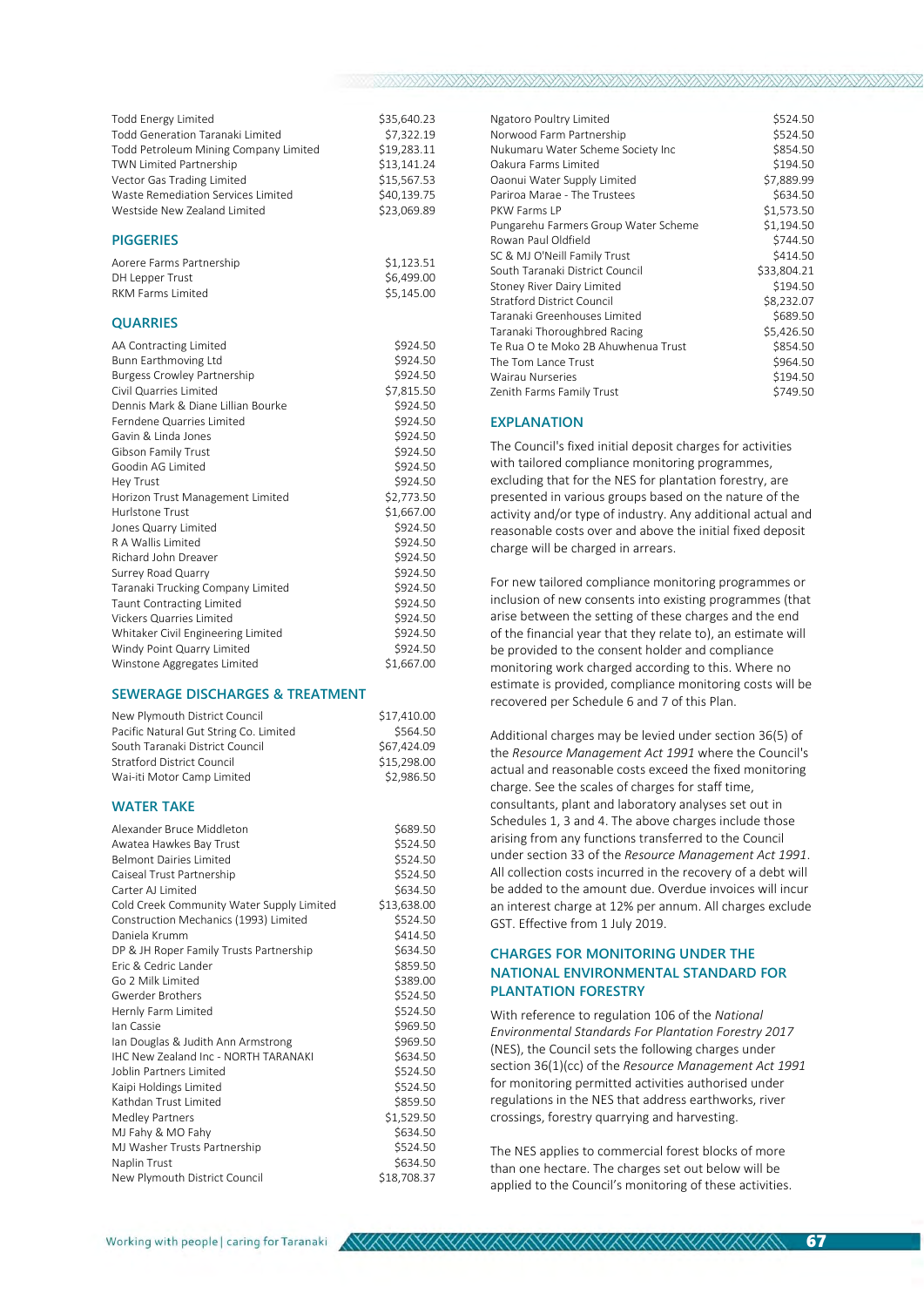Explanation about the monitoring charges is included within the description of the charges and at the end.

#### **NOTIFICATION OF HARVESTING AND PRE ACTIVITY MONITORING**

Earthworks and quarrying notification under regulations 25 and 52 have a minimum notification period of 20 working days. Notification will involve some work for the Council and allows the Council to plan for any compliance monitoring, including any pre earthworks/ harvest instream macroinvertebrate survey (\$1,947 per survey) monitoring by a freshwater biologist, if stream conditions provide for it.

#### **HARVESTING**

The first inspection, with the earthworks plan available, will be used for discussion with the operator about how the regulations in the NES would be met.

Inspection (includes travel time, inspection and notification work) and sampling will be undertaken under:

- a) regulation 33 which requires roads, tracks and landings to be managed and aligned to divert water runoff to stable ground and away from areas of constructed fill, and to minimise disturbance to earthflows and gullies
- b) regulations 26 and 65 associated with sediment management
- c) regulations 28 and 55 addressing accelerated erosion, stream obstruction, or diversion of water  $f|_{\bigcap M}$
- d) regulations 31, 56, and 67 addressing sediment and stormwater controls
- e) regulations 36-46 for river crossings (fish passage, effects on other structures, erosion and sediment control and discharges)
- f) regulations 32 and 55 regarding site stabilisation
- g) regulation 58 regarding quarrying
- h) regulation 68 regarding restrictions on how harvesting can occur, on any riparian margin or adjacent to water bodies.
- \$880 per inspection (8 hours)
- \$108 per each upstream or downstream sample for colour, turbidity, and suspended solids, if stream conditions are appropriate.

#### **POST HARVESTING**

Inspection(s) to ensure all the relevant NES requirements have been met, especially removal of stream structures, stabilisation, silt and sediment control, and slash and debris placement will occur. Includes travel time, inspection and notice:

- \$2,040 per survey for a post-harvest instream macroinvertebrate survey by a freshwater biologist, if stream conditions provide for it
- \$880 per inspection (8 hours).

#### **EXPLANATION**

This section of the schedule sets out the charges for inspections and sampling to address activities under the NES. The number of inspections and sampling required

per forest will vary depending on size and once monitoring is undertaken, the degree of compliance with the regulations. Non-compliance with regulations will result in additional inspections and/or sampling to ensure compliance has been achieved.

It is envisaged that a moderate-sized and above forest would get one harvest inspection, a monthly inspection during harvesting and a post-harvest inspection, depending on compliance. Each moderate to large forest would also receive at least one harvest and post-harvest instream macroinvertebrate survey by a freshwater biologist if stream conditions provide for it.

Harvest inspections would be monthly as a minimum and may also include water quality sampling. If inspections take less than a day inclusive of equipment preparation, travel, on-site time, post-visit recording, issue of inspection notices, and any follow-up discussions to confirm details and accuracy of records, then some remission of the charge will occur.

Additional charges may be levied under section 36(5) of the *Resource Management Act 1991* where the Council's actual and reasonable costs exceed the fixed monitoring charge. See the scales of charges for staff time, macroinvertebrate sample processing, and laboratory analyses are set out in Schedules 1, 3 and 4. All collection costs incurred in the recovery of a debt will be added to the amount due. Overdue invoices will incur an interest charge at 12% per annum. All charges exclude GST. Effective from 1 July 2019.

### **Schedule 6: Fixed minimum charges for monitoring farm dairy discharges**

The fixed charges for farm dairy discharge compliance monitoring inspection and sampling are set out below: Discharge to land consent: \$358

Discharge to water, no sampling: \$358

Discharge to water consent, including sampling discharge and receiving environment: \$863

Discharge to land and water consent, including sampling discharge and receiving environment: \$930

Discharge to land and water consent, no sampling: \$412 Discharge to land by contactors under regional consents: \$834

Where non-compliance is detected the following additional monitoring re-inspection and sampling fixed charge may apply:

|                | <b>Minor Non-</b><br>compliance | <b>Significant Non-</b><br>compliance |
|----------------|---------------------------------|---------------------------------------|
| Discharge to   | \$778                           | \$1,436                               |
| land or water  |                                 |                                       |
| consent, no    |                                 |                                       |
| sampling       |                                 |                                       |
| Discharge to   | \$1,037                         | \$1,696                               |
| water consent, |                                 |                                       |
| including      |                                 |                                       |
| sampling and   |                                 |                                       |
| reinspection   |                                 |                                       |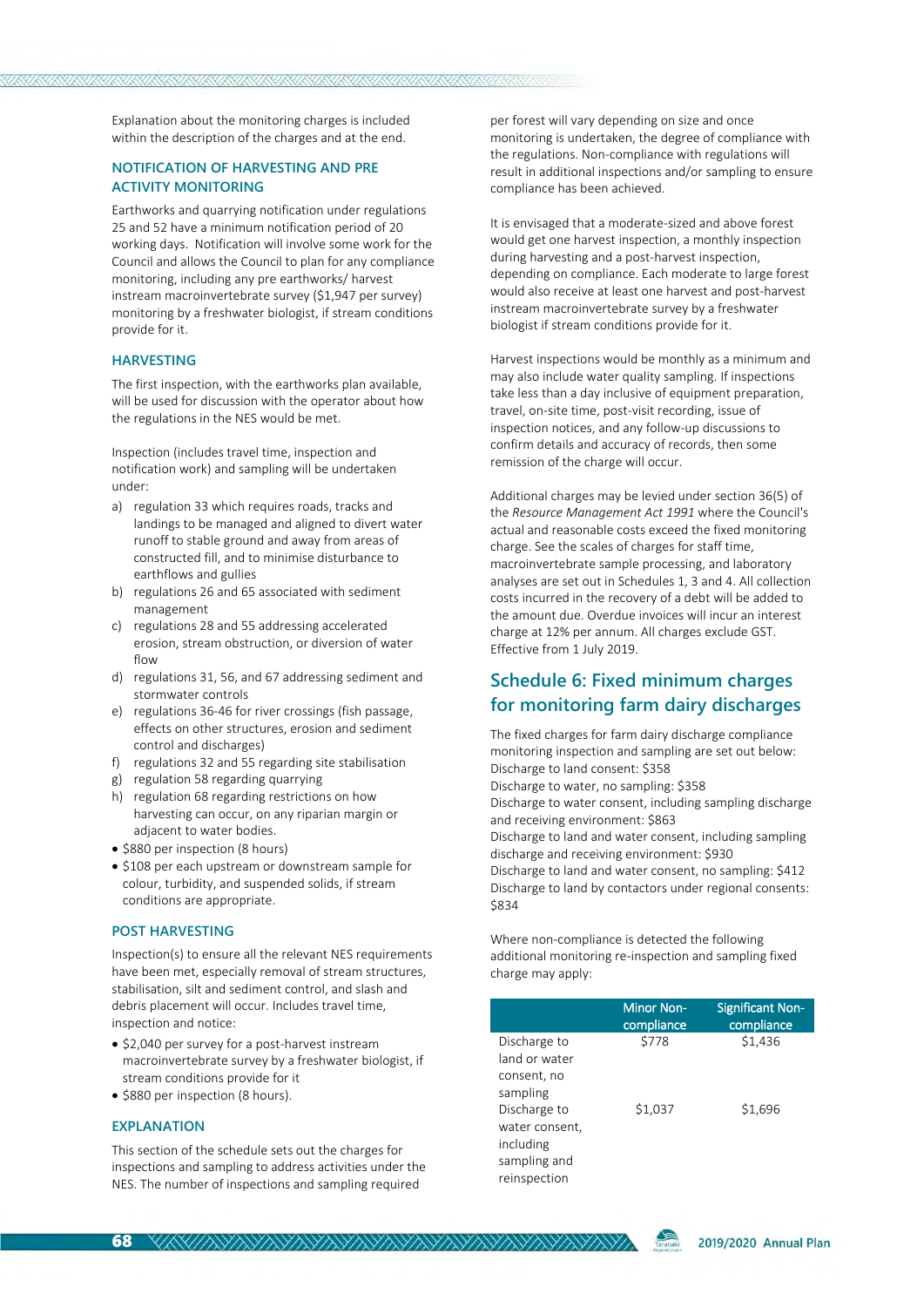#### **EXPLANATION**

The above fixed minimum charges for the annual farm dairy discharge compliance monitoring inspection and reinspection, both including sampling, are based on actual and reasonable charges for staff time (Professional Staff, Schedule 1) and laboratory analyses (Schedule 4). The above fixed minimum charges for monitoring, reinspection and sampling after non-compliance with resource consent conditions or the *Resource Management Act 1991*, whether this arises from the annual inspection or not, are based on actual and reasonable charges for staff time (Professional Staff, Schedule 1) and laboratory analyses (Schedule 4).

Each farm dairy discharge non-compliance will be assessed in the context of the consent granted and compliance history of the consent. Significant noncompliance activities are non-compliances that will have actual or potential effects on the environment. Examples of a minor non-compliance are deficient baffles between ponds, minor failure to contain shed/race effluent and washings where these discharge to land, and stormwater diversion system deficient. Examples of significant noncompliance are ponding of effluent on the soil surface (unauthorised by resource consent), breach of discharge standards required in the resource consent, inadequate effluent storage and land area, significant increase in stock numbers beyond those allowed in the consent, and an inadequate effluent system. The above are examples and it should be noted they do not represent a complete list of non-compliances.

Additional charges may be levied under section 36(3) of the *Resource Management Act 1991* where the Council's actual and reasonable costs exceed the fixed monitoring and non-compliance charges. An example is a significant non-compliance for a discharge to land farm dairy discharge consent where sampling costs of the discharge and receiving water may be required. See the scales of charges for staff time, consultants, plant and laboratory analyses set out in Schedules 1, 3 and 4. All collection costs incurred in the recovery of a debt will be added to the amount due. Overdue invoices will incur an interest charge at 12% per annum. All charges exclude GST. Effective from 1 July 2019.

# **Schedule 7: Fixed minimum charges for monitoring where no tailored compliance monitoring programme exists**

The fixed charge for a regular compliance monitoring inspection that is not addressed in Schedule 5 or 6 is \$314 per inspection plus any additional plant or laboratory analyses costs as set out in Schedules 3 and 4.

The fixed charge for a regular compliance monitoring reinspection arising from non-compliance detected in an inspection that is not addressed in Schedule 5 or 6 is \$349 per inspection plus any additional plant or laboratory analyses costs as set out in Schedules 3 and 4. For the monitoring of some resource consents, it is not possible to predesign a monitoring programme, or to apply a fixed charge. This may be because the consent is exercised irregularly or the scale of the consented activity varies unpredictably. In such cases, the Council will scale the monitoring programme according to the activity and charge for reasonable inspection time, sample analysis and equipment hire as set out in Schedules 1, 3 and 4. This approach will be applied to monitoring of consents such as those associated with well-sites, hydraulic fracturing, forestry, construction of pipelines/highways /other roading projects and other temporary earthworks.

#### **EXPLANATION**

AYAYAYAYAYA

The above fixed charges for compliance monitoring inspections and re-inspections are based on staff time for a Professional Staff (Schedule 1). Additional charges may be levied under section 36(3) of the *Resource Management Act 1991* where the Council's actual and reasonable costs exceed the fixed monitoring charge. See scales of charges for staff time, consultants, plant and laboratory analyses set out in Schedules 1, 3 and 4. The above charges include those arising from any functions transferred to the Council under section 33 of the *Resource Management Act 1991*. All collection costs incurred in the recovery of a debt will be added to the amount due. Overdue invoices will incur an interest charge at 12% per annum. All charges exclude GST. Effective from 1 July 2019.

### **Schedule 8: Charges for those requesting hearing commissioners**

Any submitter making a request, under section 100A of the *Resource Management Act 1991*, shall be required to pay the additional cost of having the application heard and decided by independent commissioners as reasonably determined by the Council using costs set out in Schedules 1 and 2.

#### **EXPLANATION**

For a notified resource consent application a submitter may request that the Council delegate its functions, powers and duties required to hear and decide the application to one or more independent hearing commissioners. Section 36 (1)(ab) of the *Resource Management Act 1991* allows the Council to estimate the additional costs, as if the request had not been made, and immediately invoice the requestor(s) for this additional cost. Where more than one submitter makes a request the costs may be shared equally. If the additional cost of independent hearing commissioners is less than the payment then a refund will be made. Schedule 1 sets out the Council's scale of charges for staff time and Schedule 2 sets out the fixed minimum cost of processing resource consent applications and includes hearing costs. All collection costs incurred in the recovery of a debt will be added to the amount due. Overdue invoices will incur an interest charge at 12% per annum. All charges exclude GST. Effective from 1 July 2019.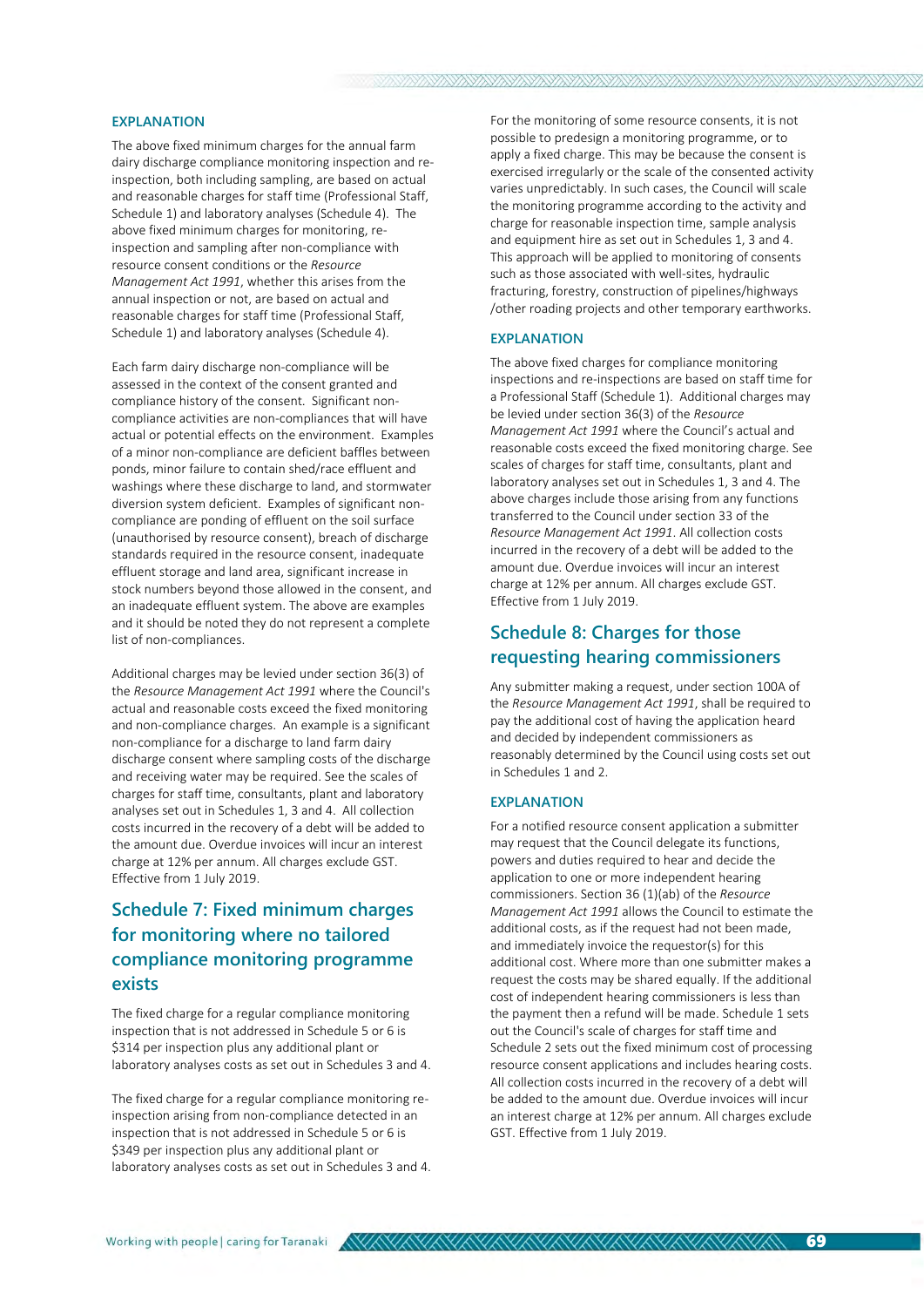# **Building Act Charging Policy**

### **Schedule of charges pursuant to the Building Act 2004**

Dam compliance and safety

| <b>Function</b>                                         | <b>Deposit</b>                                                                                                                              | Additional hourly charge                                                                                                                       |
|---------------------------------------------------------|---------------------------------------------------------------------------------------------------------------------------------------------|------------------------------------------------------------------------------------------------------------------------------------------------|
| Project information audit<br>memorandum                 | Large Dam (above \$100,000 value) \$1,040<br>Medium Dam (\$20,000 to \$100,000 value)<br>\$825<br>Small Dam (\$0 to \$20,000 value) \$589   | Actual and reasonable costs based on<br>Appendix 1, Schedule 1-Scale of charges<br>for staff time.                                             |
| Lodge building warrant of<br>fitness                    | \$109                                                                                                                                       | Actual and reasonable costs based on<br>Appendix 1, Schedule 1-Scale of charges<br>for staff time. Actual and reasonable for<br>expert advice. |
| Amendment to compliance<br>schedule                     | \$109                                                                                                                                       | Actual and reasonable costs based on<br>Appendix 1, Schedule 1-Scale of charges<br>for staff time. Actual and reasonable for<br>expert advice. |
| Certificate of Acceptance                               | Large Dam (above \$100,000 value) \$4,185<br>Medium Dam (\$20,000 to \$100,000 value)<br>\$2,116<br>Small Dam (\$0 to \$20,000 value) \$544 | Actual and reasonable costs based on<br>Appendix 1, Schedule 1-Scale of charges<br>for staff time. Actual and reasonable for<br>expert advice. |
| Lodge dam classification<br>(potential impact category) | \$109                                                                                                                                       | Actual and reasonable costs based on<br>Appendix 1, Schedule 1-Scale of charges<br>for staff time. Actual and reasonable for<br>expert advice. |
| Lodge annual dam safety<br>compliance certificate       | \$109                                                                                                                                       | Actual and reasonable costs based on<br>Appendix 1, Schedule 1-Scale of charges<br>for staff time. Actual and reasonable for<br>expert advice. |
| Lodge dam safety<br>assurance programme                 | \$109                                                                                                                                       | Actual and reasonable costs based on<br>Appendix 1, Schedule 1-Scale of charges<br>for staff time. Actual and reasonable for<br>expert advice. |

#### **EXPLANATION**

The charges are for the Council's actual and reasonable costs when carrying out functions under the *Building Act 2004* in relation to dams. The charge (in most cases) will be made up of a deposit and where required an additional charge, when the cost of performing the function exceeds the deposit by more than \$20. If the cost of performing the function is less than the deposit paid by more than \$20, a refund will be given.

The *Building Act* does not specify a particular procedure for the Council to follow when setting *Building Act* fees and charges. Charges under the *Building Act 2004* for performing any other function under the Act will be based on the staff charge our rates in Schedule 1. The Council has decided, for completeness and ease of reference, to include these charges in this Plan. All collection costs incurred in the recovery of a debt will be added to the amount due. Overdue invoices will incur an interest charge at 12% per annum. All charges are GST exclusive. Effective from 1 July 2019.

Taranaki 2019/2020 Annual Plan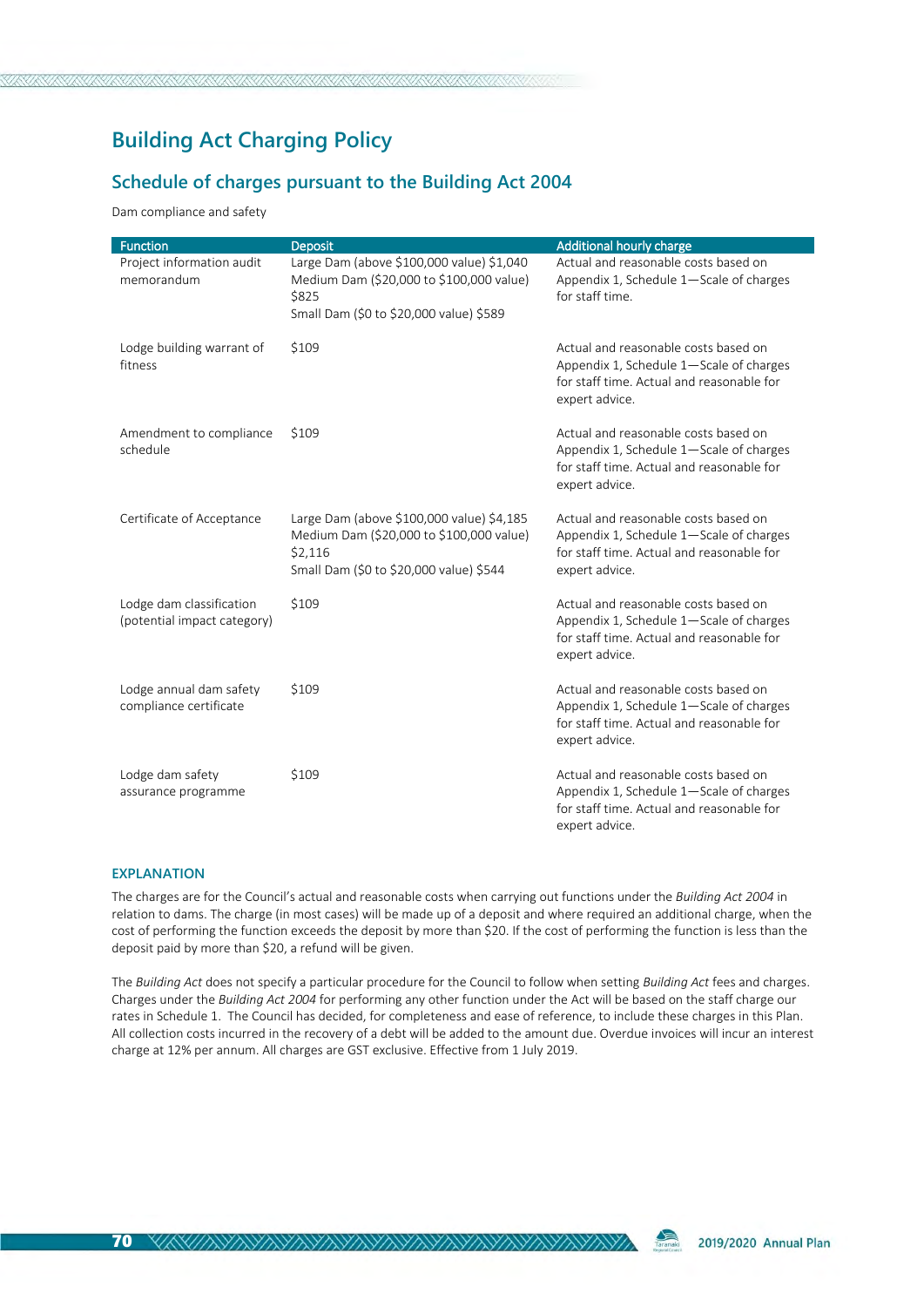# **Local Government Act Charging Policy**

### **Schedule of charges pursuant to the Local Government Act 2002**

#### Inspection and incident cost recovery

Pursuant to section 150 of the *Local Government Act 2002*, the Council gives notice that it has adopted the following schedules of charges for the recovery of the costs of inspection, including but not limited to routine and additional inspections, and inspections following any incidents, discharges, spillages or non-containment of substances that cause, or have the potential to cause, adverse environmental effects, where these costs are not covered by a more specific charge elsewhere.

The cost recovery schedule for staff time is set out in Schedule 1; plant is set out in Schedule 3; and laboratory analysis costs are set out in Schedule 4, with all schedules in Appendix 1.

#### **EXPLANATION**

The scale of charges set out above may apply for the recovery of reasonable costs incurred of staff time and analyses associated with inspections and following incidents, discharges, spillages, non-containment of substances or breaches of permitted activity standards that cause, or have the potential to cause, adverse environmental effects. Inspections of permitted activities may be undertaken to assess compliance with permitted activity standards. Inspections may involve actions such as taking and analysing samples to determine environmental effects. All collection costs incurred in the recovery of a debt will be added to the amount due. Overdue invoices will incur an interest charge at 12% per annum. All charges are GST exclusive. Effective from 1 July 2019.